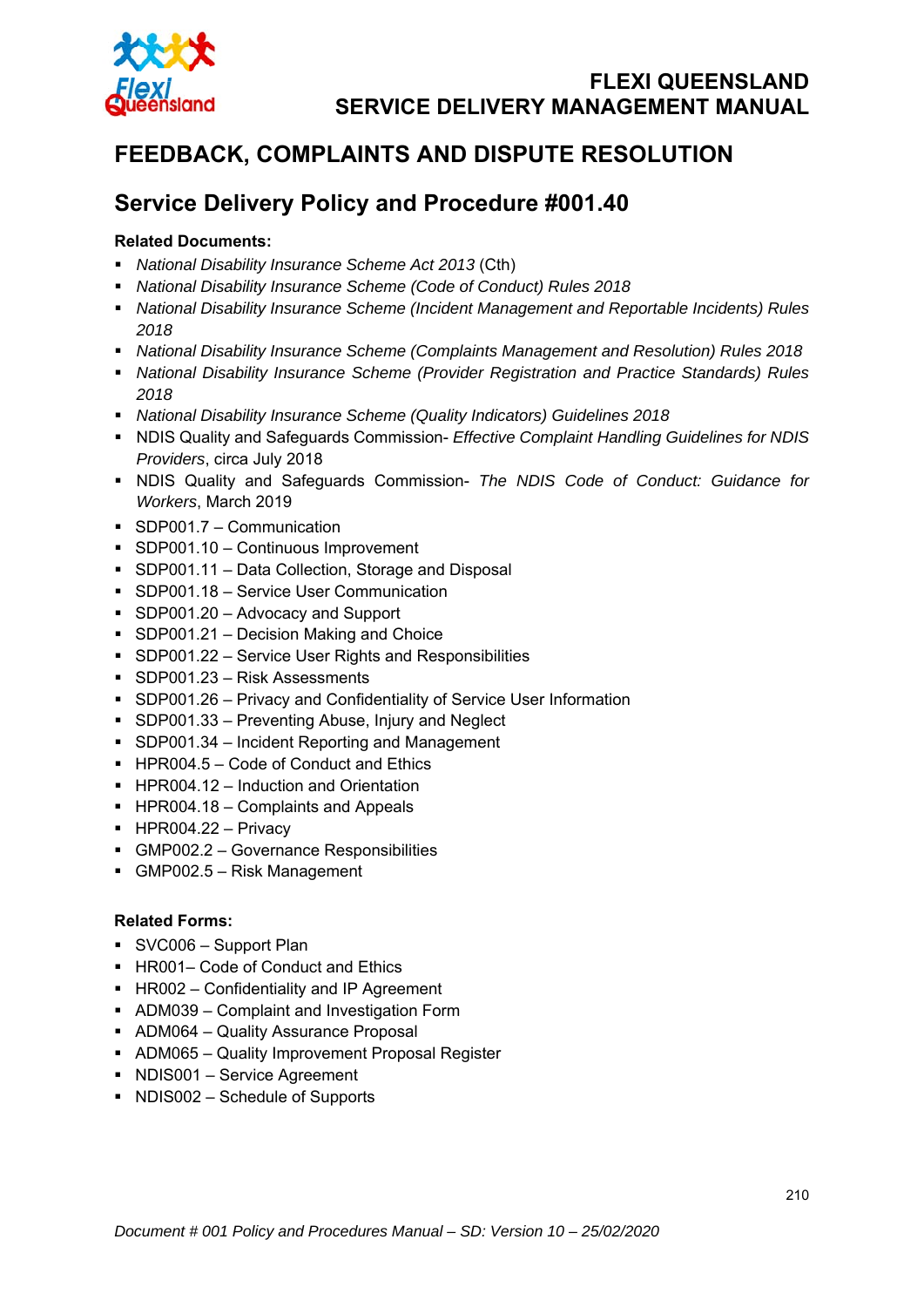

#### **1. POLICY STATEMENT**

Flexi Queensland recognises that all individuals have the right to give feedback, make complaints, and/or pursue disputes to resolution in a way that ensures they are fairly heard, treated with dignity and respect and with the right not to be discriminated against as a result of giving the feedback making the complaint or pursuing their dispute.

This means the complainant will not be treated unfavourably, including in the way Flexi Queensland communicates and provides services both during the management and resolution of the complaint and once the complaint is resolved.

Flexi Queensland recognises that feedback (both positive and otherwise), complaints and disputes provide a critical, clear and transparent channel of communication and process to highlight gaps or shortcomings in services, supports , policies or processes and Flexi Queensland most appropriate manner and at the earliest possible time.

If the matter of feedback, complaint or dispute raises or involves a report of suspected unethical, fraudulent, corrupt or illegal practices or behaviour that is contrary to our Code of Conduct and Ethics and NDIS Code of Conduct, this Feedback, Complaints and Disputes Resolution policy must be read and understood in conjunction with the Flexi Queensland's Whistleblower Protection policy which may offer the discloser protection even if their disclosure turns out to be incorrect.

Also, this policy must be read and understood in conjunction with Flexi Queensland's;

- Incident Management policy relevantly that if in the process of receiving and managing a complaint, it involves an incident that is defined as a *reportable incident (e.g.* the death, serious injury, abuse or neglect of a person with disability or the use of restrictive practices in particular circumstances) there is a legal requirement to Flexi Queensland to give details about the incident to the NDIS Commissioner within specific timeframes.
- Risk Management policy to effectively identify and manage any risks to Service Users, paid/unpaid workers and the organisation relating to the complaint to ensure organisational objectives are achieved.

If the matter of any complaint raises or involves issues that, under any Commonwealth or State law, requires Flexi Queensland to notify or report actual or suspected matters to external agencies, then the matter will be appropriately managed in accordance with any requirements under that law.

#### **2. SCOPE**

This policy and procedures applies to all individuals, particularly our service users, their family, parents, guardians, carers, friends, workers, advocates or agencies who provide support, our employees, members, and other professionals and organisations who have a relationship or connection with Flexi Queensland who wish to:

- give feedback on any issue
- make a complaint (or raise a serious concern) regarding the services they receive from Flexi Queensland or on any issue/matter whatsoever; or
- dispute or appeal any aspect of an organisational decision following the raising of a concern or complaint regarding the services they receive from Flexi Queensland.

#### **3. PURPOSE**

The purpose of this policy and procedures are to:

• Recognise, promote and protect Service Users, and their families/carer/guardian rights to give feedback, complain and dispute matters about their dealings with Flexi Queensland.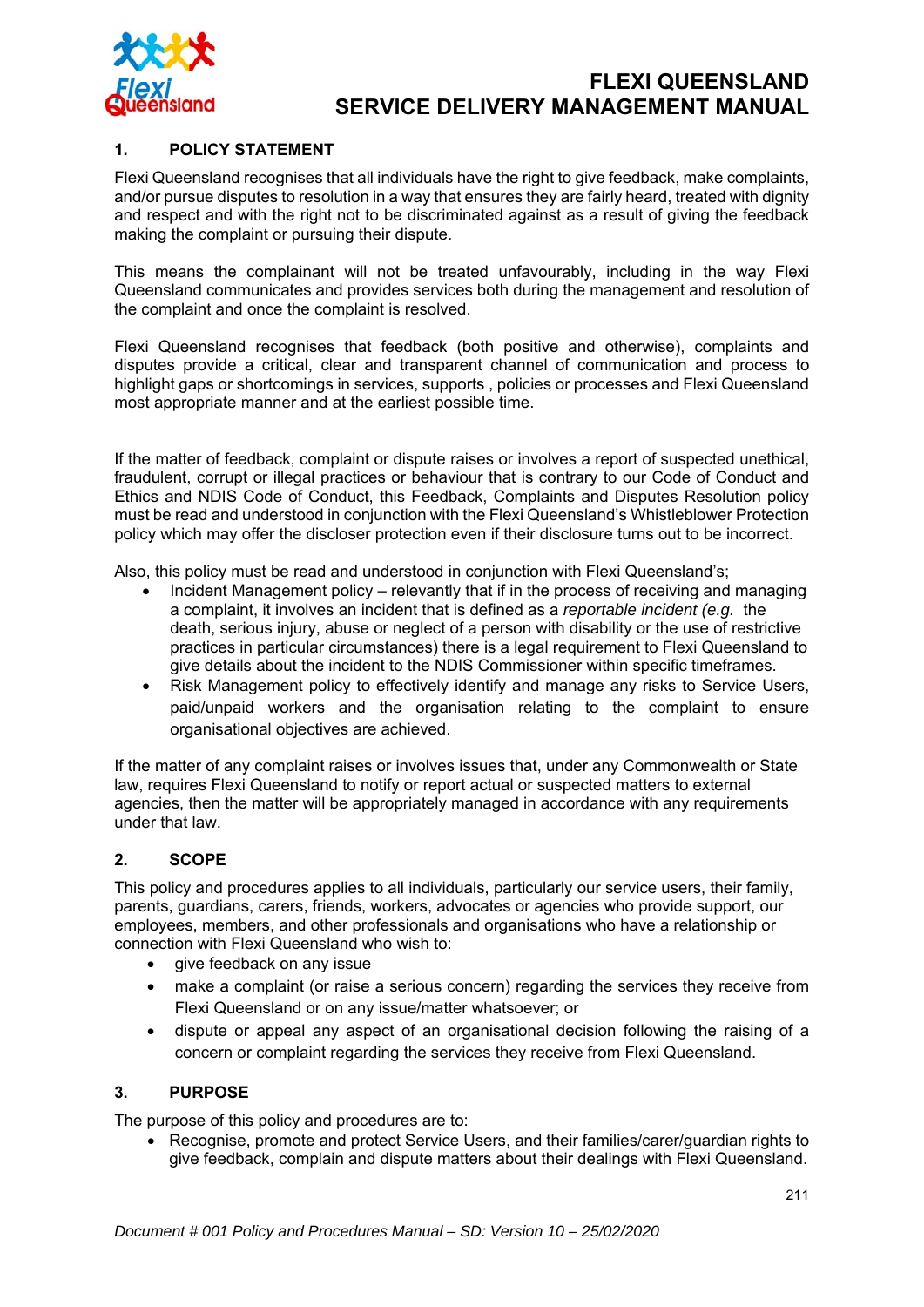

- Clearly explain how a complaint can be made to Flexi Queensland and/or the NDIS Commission.
- Ensure that an accessible feedback, complaints and disputes resolution process is in place.
- Take appropriate and timely action to fairly resolve feedback, complaints and disputes as required.
- Provide a mechanism for resolving feedback, complaints and disputes in a timely, efficient and courteous manner that meets our legal and regulatory obligations consistent with the nature, size, scale and complexity of Flexi Queensland's business.
- Record, assess and review complaints on an ongoing basis in order to improve the quality of services offered by Flexi Queensland.

#### **4. DEFINITION**

Whilst there is no absolute "definition" of what defines and differentiates feedback, complaints or disputes, it is sometimes the case that an individual's initial raising of a concern as "feedback" may, due to the complexities of managing and resolving it, take on features of a complaint or dispute.

It is generally accepted that "*Feedback*" may include opinions, comments and expressions of interest or concern, made directly or indirectly, explicitly or implicitly, about acts, omissions or services where a response is not explicitly or implicitly expected or legally required.

*Complaint* is generally accepted to include an expression of dissatisfaction with a situation where a response or resolution is explicitly or implicitly expected or legally required, e.g. a service delivered by Flexi Queensland or its organisational policies and procedures, quality/responsiveness of service provided, workers conduct.

**Dispute** is generally accepted to include an escalation of a complaint or issue when one or more people disagree about something and matters remain unresolved

*Resolution* means that a matter has been fairly resolved to a level satisfaction respect to the appropriate course of action for Service Users, family members, carers, guardians and the person making the complaint or pursuing a dispute.

*NDIS Commission* is the NDIS Quality and Safeguards Commission whose contact details are provided below.

#### **5. PRINCIPLES**

**Commitment to transparent, fair, effective, and efficient complaints management process**. Flexi Queensland feedback, complaints and dispute resolution process (complaints management process") that is aligned with Flexi Queensland's vision and mission, core business values, and strategic objectives and is premised on the following principles:

- **Person-centred**  complaints management is respectful of and responsive to a person's preferences, needs and values.
- **Outcome focussed**  complaints management should reveal the contributing factors to the complaint being made, and seek to prevent matters giving rise to complaints from reoccurring, where appropriate.
- **Clear, simple and consistent**  the process for receiving and responding to complaints is easy to understand, accessible and consistently applied.
- **Accountable**  the response to complaints is appropriately managed. Everyone involved in the management of a complaint understands their role and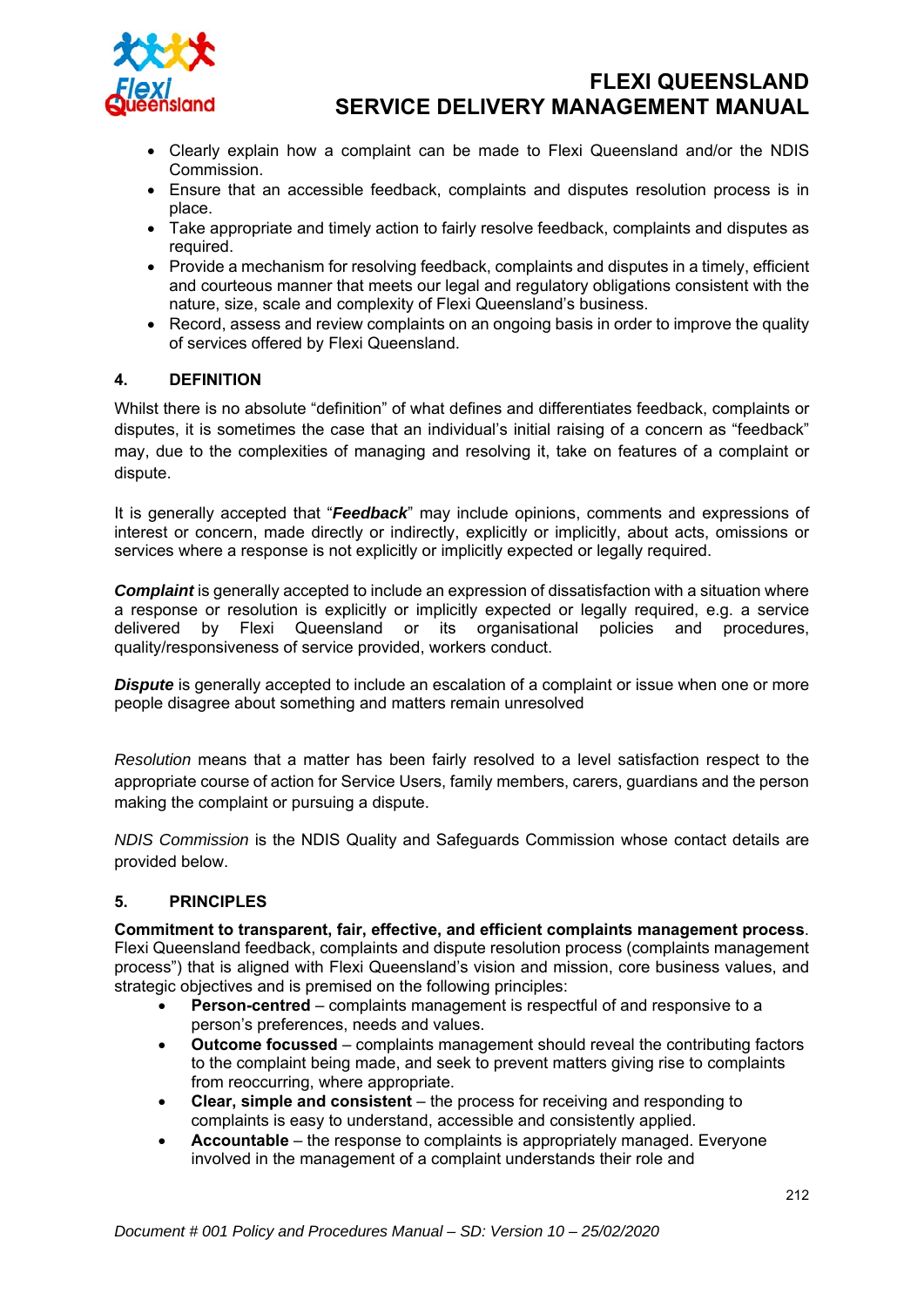

responsibilities, and will be accountable for decisions or actions taken in regard to a complaint. Our open disclosure process ensures that lessons learned when things go wrong are openly acknowledged and addressed through our Continuous Improvement process.

- **Procedural fairness**  all persons involved affected by the making, investigating, managing and resolving complaints will be afforded procedural fairness in accordance with the *National Disability Insurance Scheme (Procedural Fairness) Guidelines 2018*
- **Continual improvement**  the complaints process facilitates the ongoing identification of issues and implementation of changes to improve the quality and safety of supports and services.
- **Proportionate**  the nature of any actions following a complaint will be proportionate to the issue raised and any risk of harm to people.

**Commitment to support complainants**. Flexi Queensland will positively encourage and support people in giving feedback or raising a concern, making a complaint to Flexi Queensland or to the NDIS Commission (contact details shown below). Feedback and complaints may be made anonymously but have inherent significant limitations that may inhibit a proper and appropriate inquiry or investigation. These limitations include the inability to gather additional particulars to assist any inquiry/investigation. Specific eligible Disclosure protections under the Whistleblower Protection Policy may be difficult to enforce if the Discloser chooses to remain anonymous.

**Commitment to an organisational culture providing a safe environment for people to speak up.** This enables Flexi Queensland to listen, make inquiries, and respond appropriately, and acknowledge and redress when our services have not met expectations or applicable standards. In most cases service and support complaints will be directly and quickly managed and resolved at the point of service, unless the complaint requires further investigation. Everyone can feel confident that in giving feedback, making a complaint or pursuing a dispute without fear of do so confidentially and without fear of intimidation, disadvantage or reprisal, or loss of service as a result of speaking up.

#### **Commitment to Privacy, Confidentiality and Records Security.**

- **Privacy**  Flexi Queensland will respect all rights related to privacy are set out in Commonwealth Privacy Act 1988, the Australian Privacy Principles and State and Territory Privacy laws. Information provided in a complaint will be kept confidential and only disclosed if the Discloser agrees or is required by law or if the disclosure is otherwise appropriate in the circumstances where disclosure would be reasonably expected. In specific circumstances where Flexi Queensland has mandatory reporting obligation e.g. on child protection matters, and obligations to report incidences of violence, exploitation, neglect and abuse, and sexual misconduct to an external agency (e.g. NDIS Commission and police). Further reference should be made to Flexi Queensland's Privacy policy.
- **Confidentiality**  Other than involving personnel within our organisation with responsibility to address the complaint, or other authorised persons, information in a complaint will be held in strict confidence and not communicated to anyone who is not authorised or required to be involved in addressing the complaint or dispute.
- **Records Security**  All records of feedback, complaints and disputes shall be kept in a secure, restricted-access, organised, accessible (which may include electronically in computer formats and readily retrievable) – including all records, reports, letters, investigations, forms, emails, photos, meetings, being stored together and clearly labelled.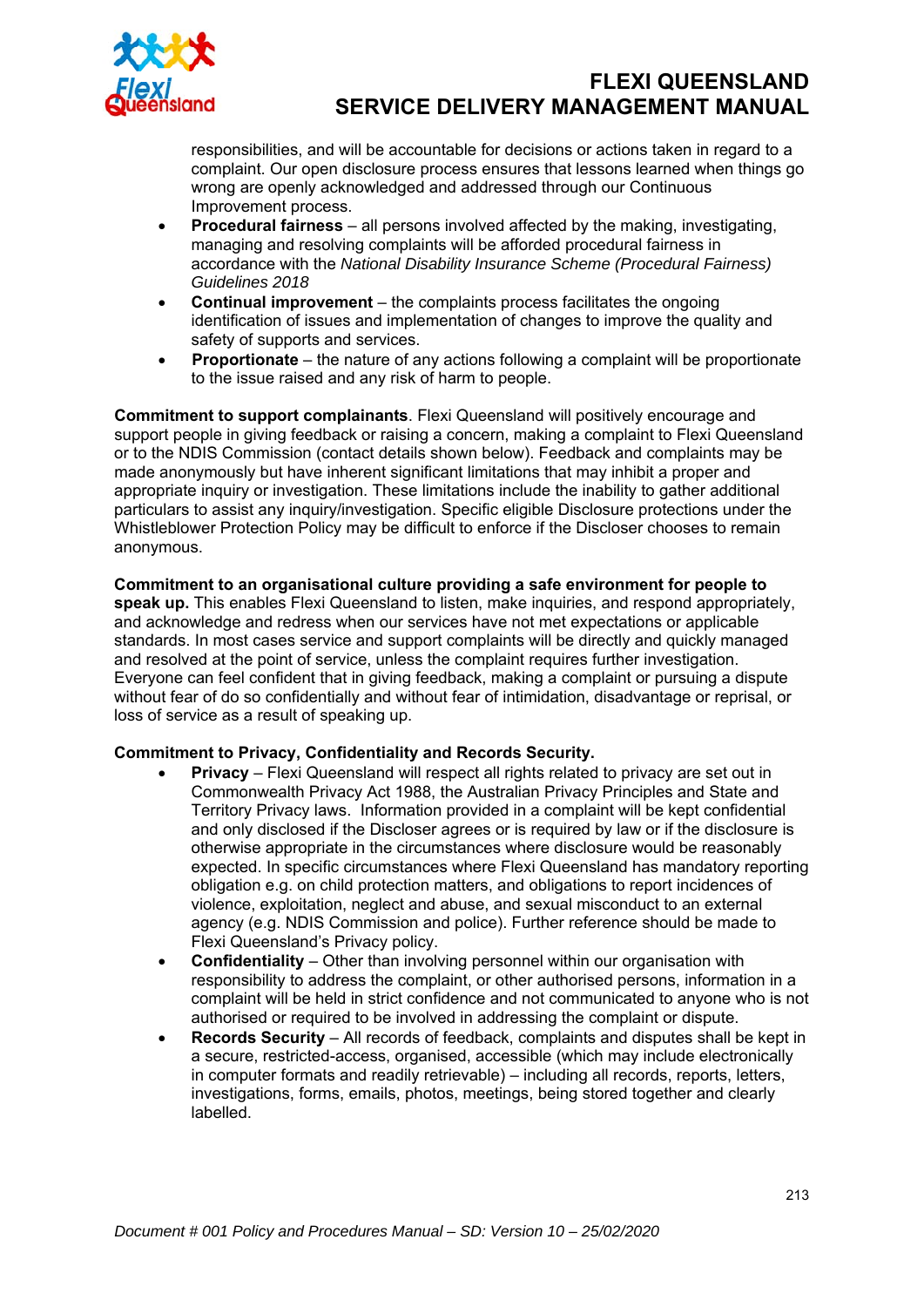

### **6. PROCEDURE: FEEDBACK**

Mechanisms for gathering feedback from individuals associated with Flexi Queensland are incorporated into a variety of organisational policies and procedures, however this policy and procedure provides a general overview of how feedback is sought, responded to, and how it leads to improvements within the organisation.

Flexi Queensland workers actively and regularly encourage Service Users, families, and fellow workers to provide feedback, as situations arise.

#### **6.1 Opportunities for Providing Feedback**

Feedback processes are integrated within Service User planning and delivery and include:

- Intake and assessment processes.
- Individual planning and review processes,
- Exit processes,
- Service User rights and responsibilities agreements.

Any individual can also request to complete a Service User Feedback Form at any time, to formally record their feedback.

Service Users, family members, guardians, carers, stakeholders, and members of the community can approach any worker of Flexi Queensland and pass on their feedback; either formally or informally.

Feedback can also be submitted in any of the following formats:

- Completion of surveys,
- Face to face,
- Via telephone, letter, fax, or email,
- During Support Plan meetings,
- File notes.
- Complaints procedures,
- Formal and informal meetings and records of conversation,
- Inter-service networking meetings,
- Workshops, conferences and seminars, and
- Management reviews and strategic planning meetings.

Individuals utilising services and other relevant stakeholders are encouraged to access services, to provide their feedback, and if necessary, supported to understand them, through the following:

- Informal and formal (i.e. documented) conversations with workers,
- Use of the Interactive Toolkit and other visual aids,
- Completion of a feedback form at individual reviews.

Workers can provide feedback using any of the methods mentioned above, with the addition of:

- Inductions,
- Supervision or performance meetings,
- Performance appraisals, and
- Any other formal or informal meetings/minutes.

Any worker can complete and send an email message for recording and forwarding on positive feedback, or an Accident/Incident/Concerns report for recording concerns or negative feedback.

The methodologies mentioned above are also employed to receive feedback from a range of stakeholders on the efficacy of Flexi Queensland policies, procedures and practices.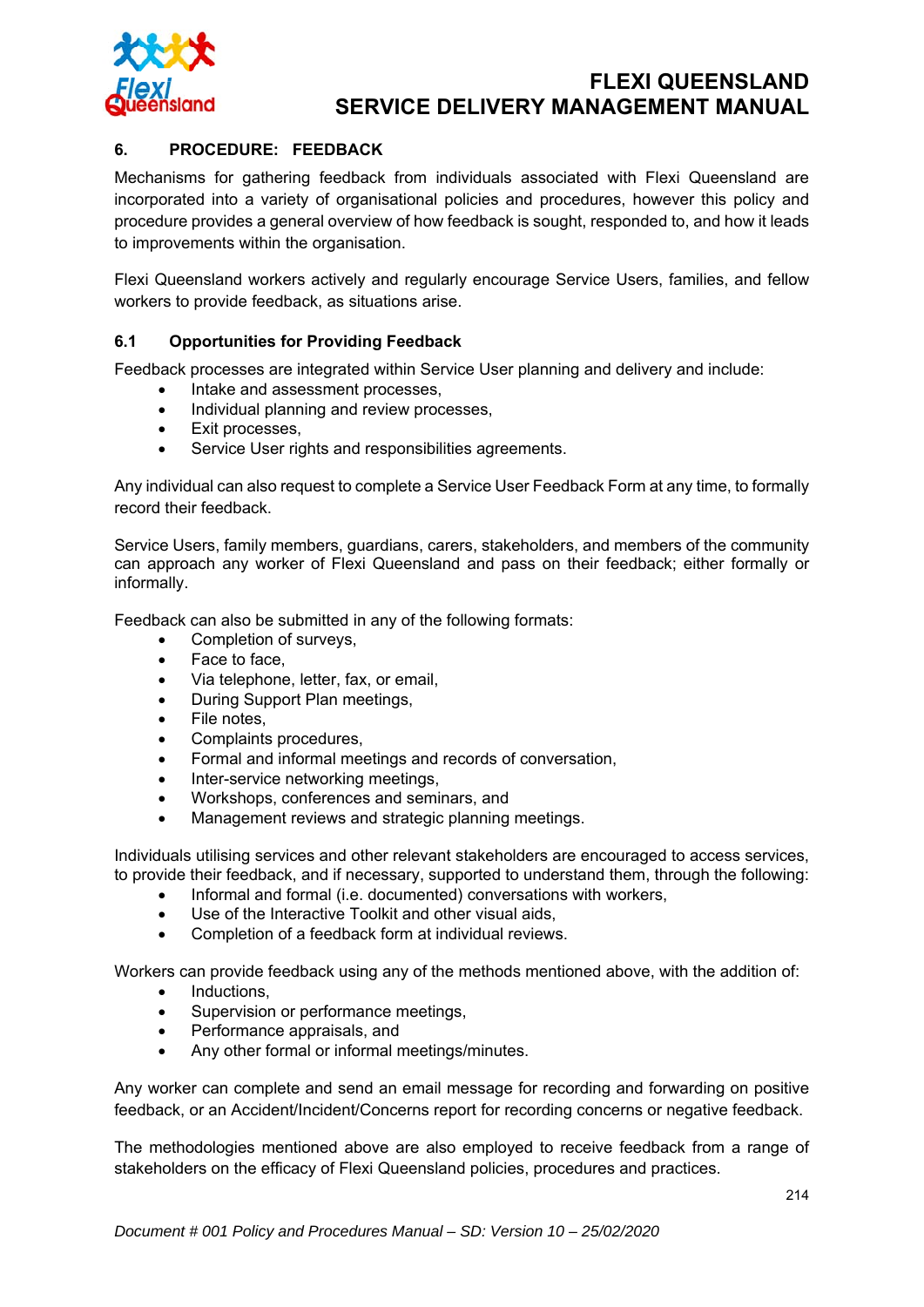

### **6.2 Responding to Feedback**

Flexi Queensland's response to feedback will differ depending on the format in which the feedback was provided.

If the feedback was provided in the form of an Accident/Incident/Concerns report or a complaints form, Flexi Queensland's response and any associated outcomes or service improvements will be documented on the appropriate associated response or investigation form.

If feedback was provided less formally, depending on individual circumstances, the response and any demonstrated outcomes can be documented in the any of the following:

- Records of conversation,
- TRACCS case notes.
- Service User communication notes,
- Service User Review.
- Service User feedback form,
- Continuous Improvement register,
- Recorded in meeting minutes.

Whenever possible, the outcomes of individual feedback will be communicated back to relevant stakeholders, and this will also be recorded in the appropriate format, as above.

### **7. PROCEDURE: COMPLAINTS MANAGEMENT**

#### **7.1 Making and Receiving a Complaint**

Flexi Queensland recognises the value of complaints as an important tool in monitoring and responding to Service User, family member, carer and guardian expectations. In order for Flexi Queensland to respond appropriately to complaints, the complaint should be recorded and assessed as part of an ongoing complaints and appeals management process.

Flexi Queensland will encourage Service Users and family member, carer, guardian to discuss any concerns they have in relation to any service delivery activities of the organisation. If the situation cannot be resolved, then it is appropriate for a complaint to be raised.

Individuals should feel confident that they can raise a serious concern or complaint without fear of reprisal; the organisations open, transparent feedback processes ensure that raising an issue is as simple, and flexible as possible.

Flexi Queensland takes all concerns and complaints seriously, deals with them discreetly and respectfully, and handles them with the utmost confidentiality.

Flexi Queensland will ensure that Service Users and family/carer/guardian have information and support, as well as access to an independent person of their choice to assist them through a complaint process.

The complaints process is discussed during the Service User review process and is included as a question on the Service User Feedback Form.

The complaints process is also available in alternate visual utilising PCS symbols - refer to "How to Speak Up" resource.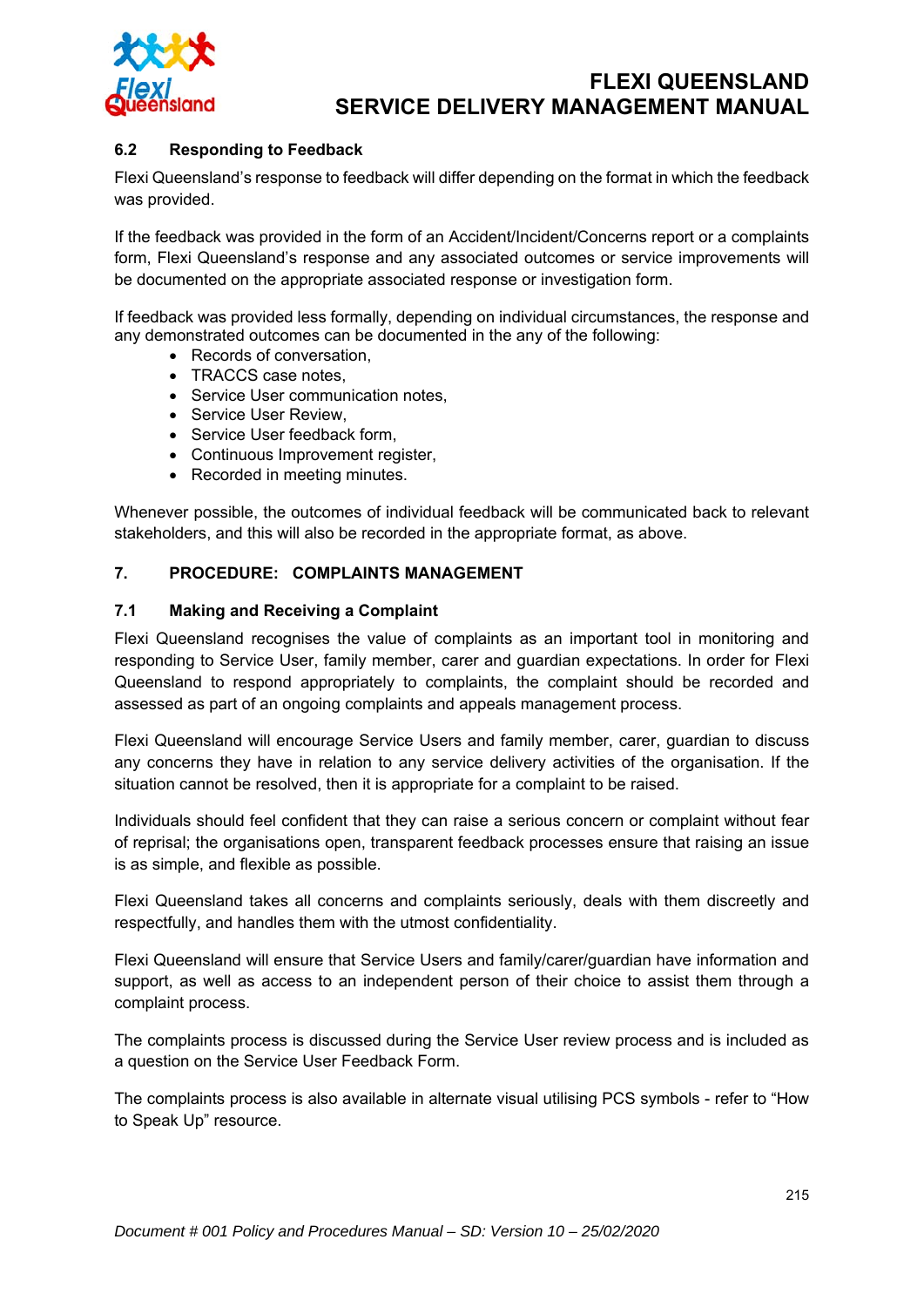

When necessary, to assist with visual representation of the organisations' complaints process and in taking complaints from Service Users, we also provide access to use of "Interactive Toolkit" resource at the office for use by Service Users and family/carer/guardian.

Any Flexi Queensland worker can provide clear information about the Flexi Queensland complaints and appeals management process to any Service Users and family/carer/guardian.

Any Flexi Queensland Centre Team member can be nominated to accept a complaint, and the complaint can be made in any environment or format the complainant nominates.

Lifestyle Facilitators can assist Service Users to understand their rights to make a complaint and the processes for handling them; this includes inviting them to have an advocate/ support person or representative of their choice to assist or represent them.

Where a Service User wishes to complain about another service, this agency will refer the matter to an advocate or the individual's family.

Flexi Queensland will not directly advocate for a Service User against another agency.

#### **7.2 Complaints Investigation and Resolution**

In addressing, investigating and resolving complaints, Flexi Queensland will appropriately involve the person making the complaint (and any other person directly affected by the issue raised in the complaint) in the resolution of the complaint – by keeping them informed of the progress of the complaint, actions taken and reasons for any decisions and options to review those decisions.

For each complaint's receipt, management and resolution, a relevant Centre Team member and/or CEO will be designed as that complaint's "Complaints Officer" and documented on the Complaint and Investigation Form. The Complaints Officer's role and responsibilities is to address and manage the resolution of the complaint in accordance with this policy and procedures, including:

- Acting as the sole central point for the receiving and managing the complaint, including privacy, confidentiality issues and security of all documentation and records
- Liaising with and supporting the discloser, family, carer or advocate at all stages in the complaints process
- Assessing the complaint in terms of Flexi Queensland's Risk Management policies and take any necessary immediate mitigating actions
- Conducting, facilitating or managing the investigation with any appropriate involvement of the discloser, family, carer or advocate
- Determining and consider findings and options to resolve the complaint
- Making recommendation to decision-maker who will approve actions to resolve the complaint
- Implementing the actions to address the complaint.

Flexi Queensland will ensure the acceptance of a complaint, the investigation, monitoring and resolution phases are a priority in the organisations' workload.

The time set for handling the complaint is often determined by the complexity of the complaint; however, we endeavour for complaints to be resolved **within 28 working days** from receipt, where practicable based on the nature of the investigation process.

Flexi Queensland workers will be notified of any complaints made against them to give them an opportunity to state their case in every situation.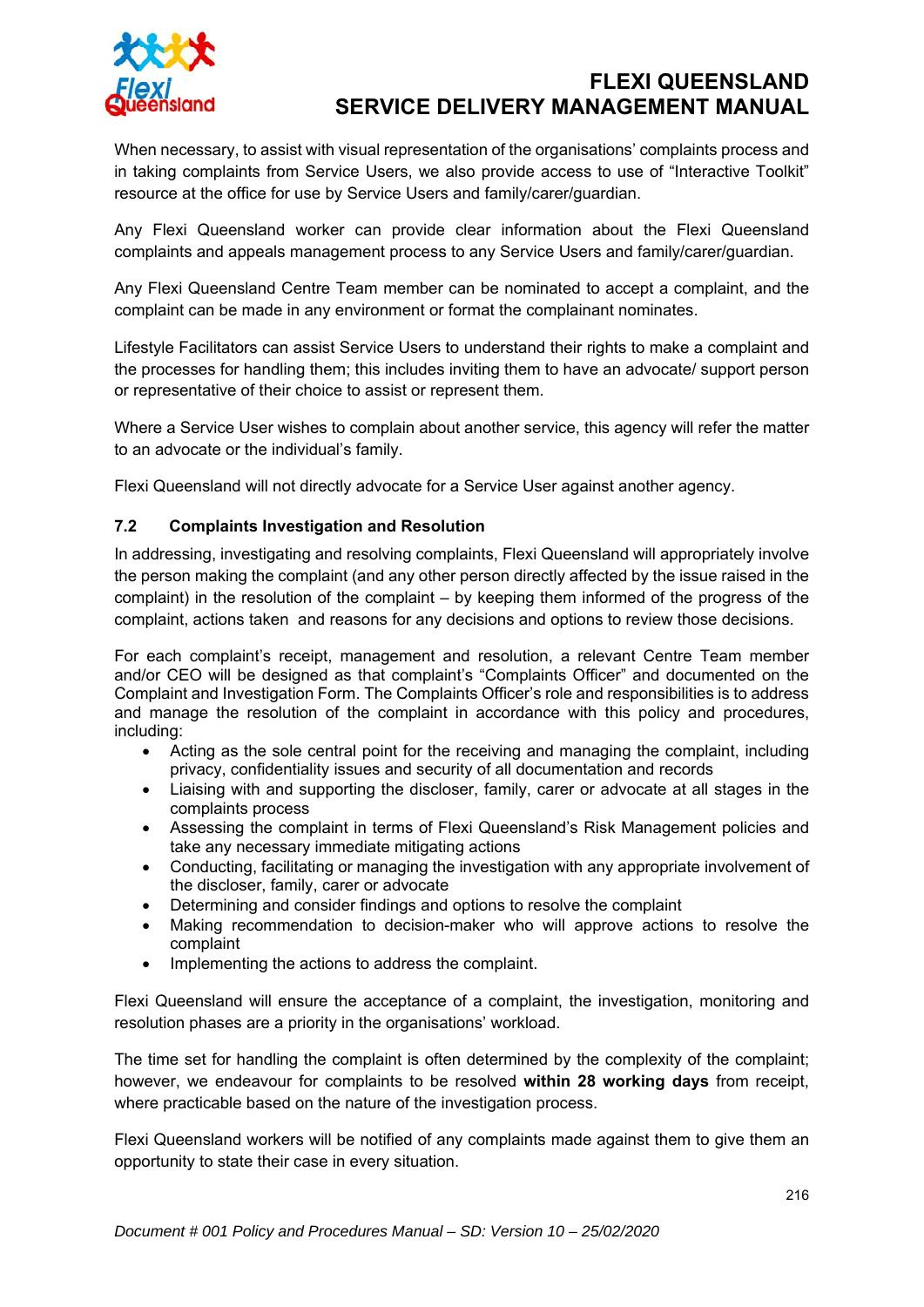

The CEO will be informed of complaints immediately upon receipt (or when practicable). In the event of a complaint against a worker, the CEO may delegate the Quality, Safety and HR Support Officer or a Centre Team member to investigate and determine a way forward ensuring that all parties have access to natural justice.

Flexi Queensland considers every issue raised as an opportunity for development and improvement in the delivery of its services. Where it is deemed appropriate by the organisation parties to the complaint will be advised of the resolution, and/or when the matter has been closed.

As per Continuous Improvement Policy and Procedure, outcomes or actions from concerns or complaints which have resulted in service or organisational improvements or adjustments will be logged in the Continuous Improvement Register.

In the event of an unresolved complaint between the service and an individual, Flexi Queensland will ensure information on conflict resolution, mediation, counselling and advocacy services is provided to the individual.

Any person who is dissatisfied with the outcome of the complaint or how it was handled, may appeal for a reconsideration of that decision using Flexi Queensland's Dispute Resolute process. The dispute can be made by notifying CEO or any member of the Board of Directors in writing of their request.

### **8. PROCEDURE: DISPUTE RESOLUTION**

Any person who wishes to dispute any action, omission or decision ("decision") made by Flexi Queensland, must submit their issues in writing addressed to the CEO for the organisation to act on them.

That request should be made within **six weeks** of being notified of the relevant decision, and provide information about why the person wants the decision changed (e.g. what has happened, what they are unhappy about) and what alternative actions or responses they are seeking.

Flexi Queensland will immediately notify and escalate the matter to the higher levels of Flexi Queensland management and/or Board of Directors for dispute management and resolution which may require external advice or assistance with investigation and/or mediation.

Immediately upon being notified of any dispute (whether or not it is an appeal for reconsideration of decision made as an outcome of dissatisfaction with a complaint outcome), any files and documents of any original investigation will be secured, reviewed and investigated by the CEO and/or Board of Directors, in accordance with this complaints process at a higher level of escalation.

The consideration or reconsideration of the matter in dispute will be undertaken by a person who was not involved in the original decision-making. The dispute resolution process will be undertaken in accordance with this policy. Persons involved in the any original investigation of a complaint may be asked to provide further information. The dispute resolution process must make all reasonable efforts and processes to consider all reasonable and practical options to seek a mutually beneficial resolution consistent with maintaining the optimum level of quality and safety of supports and services to users.

Generally, a decision on the dispute will be made **within 28 working days** of receipt of written notification of dispute. That decision may confirm that the original decision stands, or that a new decision actioned.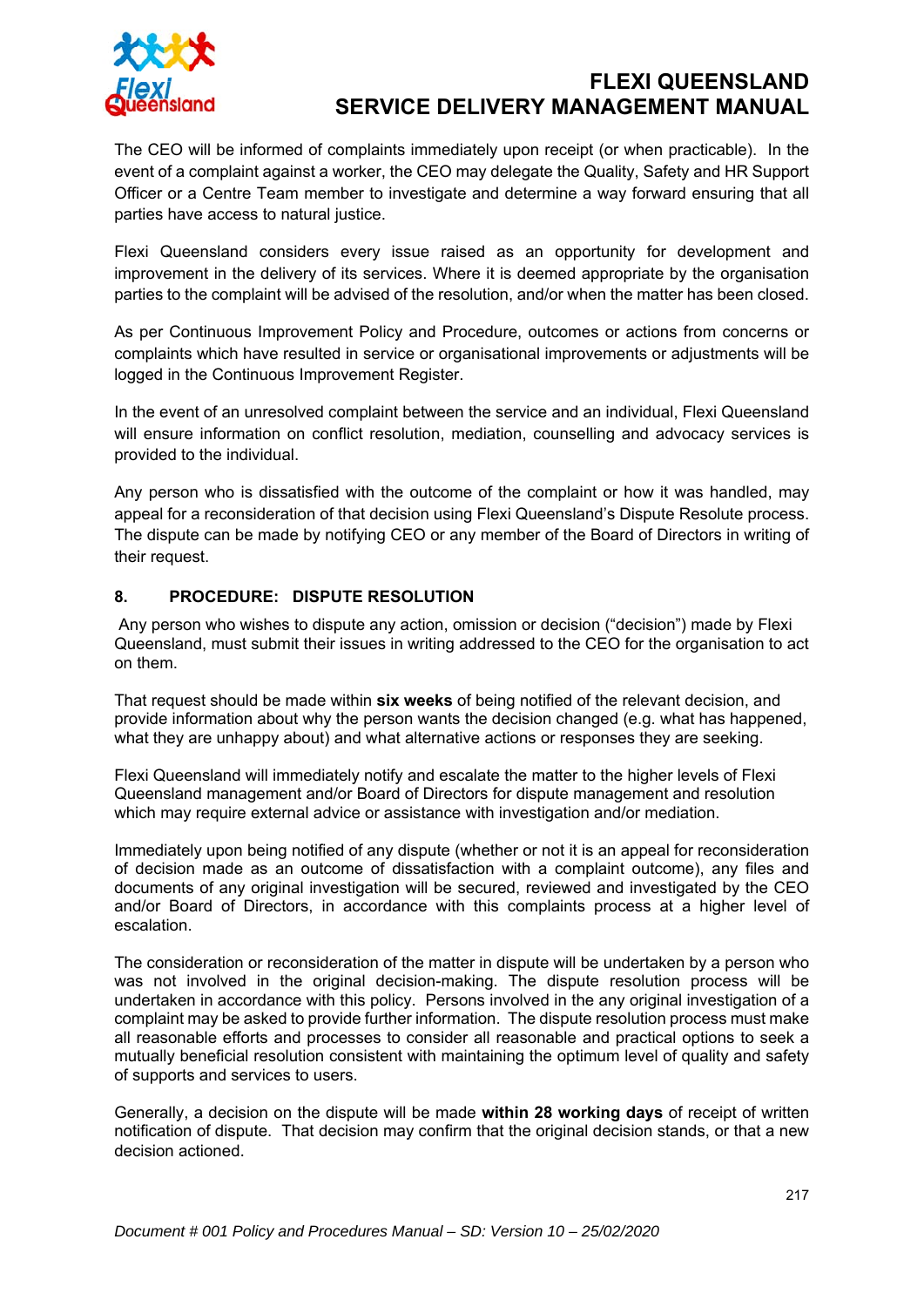

### **9. MAKING A COMPLAINT DIRECT TO THE NDIS COMMISSION**

As an alternative (or in addition to) the above process every service user, families, carers, advocates and persons employed or otherwise engaged by Flexi Queensland may make their complaint directly to the NDIS Commission. The NDIS Commission will receive complaints (including on-line) about NDIS services and supports not provided in a safe and respectful way or not delivered to an appropriate standard. Flexi Queensland will take all reasonable steps to provide support and assistance to any person make contact with the NDIS Commission. The NDIS Commission can be contacted on:

| NDIS Quality and Safeguards | Phone: 1800 035 544 (free call from landlines) or TTY |
|-----------------------------|-------------------------------------------------------|
| Commission                  | 133 677. Interpreters can be arranged.                |
|                             | https://www.ndiscommission.gov.au/                    |
|                             | participants/complaints                               |
|                             | National Relay Service: ask for 1800 035 544.         |

#### **10. BOARD MONITORING OF THIS POLICY**

This policy will be self-assessed by the Board of Directors in terms of the NDIS Practice Standards and Quality Indicators, including:

(d) Feedback and Complaints Management: *"Outcome: Each participant has knowledge of and access to the provider's complaints management and resolution system. Complaints and other feedback made by all parties are welcomed, acknowledged, respected and well-managed.*". This will be evidenced by the Quality Indictors:

*"(1) A complaints management and resolution system is maintained that is relevant and proportionate to the scope and complexity of supports delivered and the size and scale of the organisation. The system follows principles of procedural*  fairness and natural justice and complies with the requirements under the National *Disability Insurance Scheme (Complaints Management and Resolution) Rules 2018.* 

*(2) Each participant is provided with information on how to give feedback or make a complaint, including avenues external to the provider, and their right to access advocates. There is a supportive environment for any person who provides feedback and/or makes complaints.* 

*(3) Demonstrated continuous improvement in complaints and feedback management by regular review of complaint and feedback policies and procedures, seeking of participant views on the accessibility of the complaints management and resolution system, and incorporation of feedback throughout the provider's organisation.* 

*(4) All workers are aware of, trained in, and comply with the required procedures in relation to complaints handling."* 

- (e) Governance and Operational Management: "*Outcome: Each participant's support is overseen by robust governance and operational management systems relevant (proportionate) to the size, and scale of the provider and the scope and complexity of supports delivered.*" and evidenced by relevant Quality Indictors, including "*A defined structure is implemented by the governing body to meet a governing body's financial, legislative, regulatory and contractual responsibilities, and to monitor and respond to quality and safeguarding matters associated with delivering supports to participants*."; and
- (f) Risk Management: "*Outcome: Risks to participants, workers and the provider are identified and managed*." and evidenced by relevant Quality Indicators, including" (i) *Risks to the organisation, including risks to participants, financial and work health and safety risks, and risks associated with provision of supports are identified, analysed, prioritised and treated; and (ii) A documented system that effectively manages identified risks is in place, and is relevant and proportionate to the size and scale of the provider and the scope and complexity of supports provided*."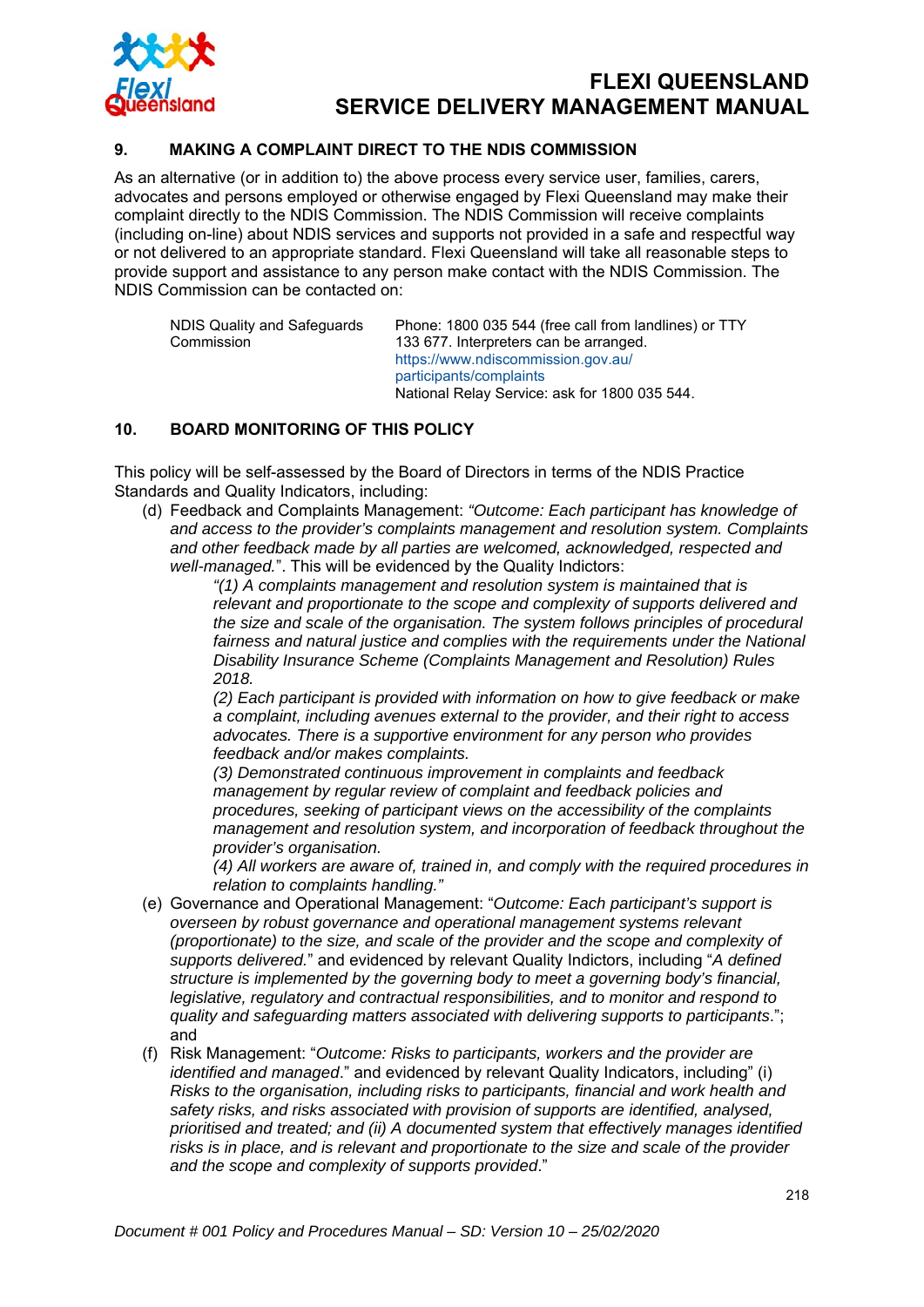

The Board of Directors will receive from the CEO periodic reports giving information on each serious complaint or dispute received under this policy, ensuring considerations of privacy, confidentiality and other protections are complied with:

- (a) the subject matter of each serious complaint or dispute;
- (b) the status of each serious complaint or dispute;
- (c) the action taken to finalise and the timeframe; and
- (d) the outcome of each serious complaint or dispute.

In addition, the Board of Directors will periodically cause the following actions to be taken and reported to the Board:

- o) monitor and measure its employees' and service users understanding of this Feedback, Complaints and Disputes policy and procedures;
- p) analysis of number of complaints and types of issues arising from complaints received
- q) analysis of matters resolved at service delivery level and those requiring to be escalated within the organisation
- r) analysis of outcome of complaints
- s) systemic issues identified and continuous improvement actions taken to address, and
- t) number of requests for internal and/or external review of initial decision on a complaint; and
- u) review this policy and procedures to ensure:
	- the scope and application of the policy are appropriate, particularly if there have been changes to Flexi Queensland's business;
	- the policy, processes and procedures are helpful and easy to understand;
	- the policy, processes and procedures reflect current legislation and regulations, and current developments and best practice for effectively managing feedback, complaints and disputes; and
	- our handling of feedback, complaints and disputes is continually improved.

### **11. POLICY DISSEMINATION, STAFF EDUCATION AND TRAINING**

This Feedback, Complaints and Dispute Resolution Policy is to be widely disseminated to, easily available to and accessible by service users, families, carers, advocates, officers and employees and all other persons covered by this policy, by means of:

- complete copies of the policy, and any explanations, available to any person on request
- holding staff briefing sessions and/or smaller team meetings;
- posting summary details of the policy on service users' and staff communication platforms;
- posting summary information on all noticeboards;
- setting out details of the policy in the employee handbook; and
- incorporating the policy in service user information packs, employee induction information packs

Staff education and training will be provided for all employees on this policy supported by:

- practical examples of receiving and responding to complaints
- practical examples of support and assistance to persons to make a complaint
- best practices in receiving, investigating, managing, and responding to complaints
- how to seek further information about the policy if required.

This initial training will be periodically refreshed to ensure this Policy stay fresh in the minds of all employees.